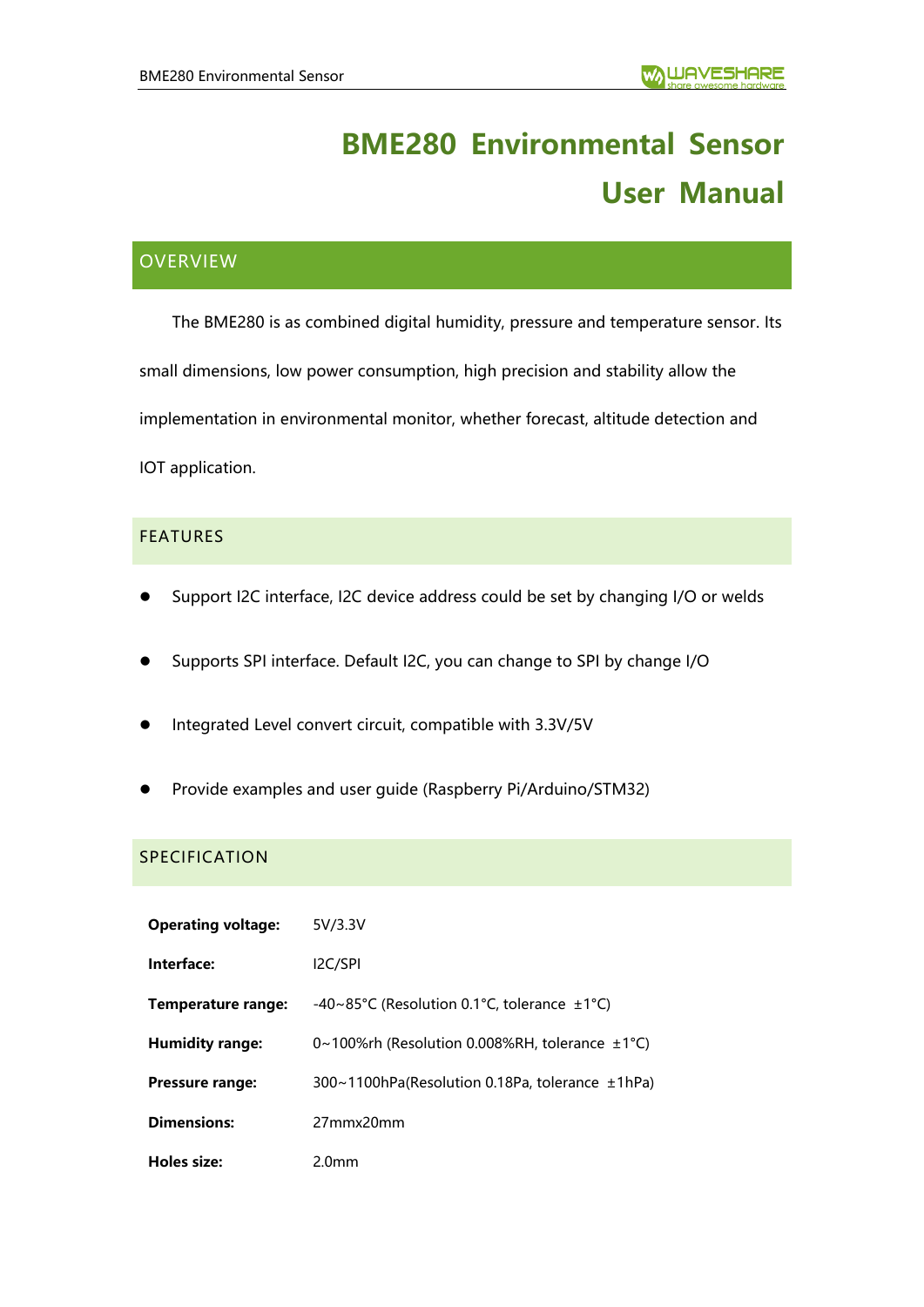# <span id="page-1-0"></span>INTERFACES

# **I2C**

| <b>PIN</b>  | <b>Arduino</b> | STM32           | <b>RASPBERRY</b> | <b>Description</b>                                                                 |
|-------------|----------------|-----------------|------------------|------------------------------------------------------------------------------------|
| <b>VCC</b>  | 3.3V/5V        | 3.3V /5V        | 3.3V /5V         | Power                                                                              |
| <b>GND</b>  | <b>GND</b>     | <b>GND</b>      | <b>GND</b>       | Ground                                                                             |
| <b>SDA</b>  | A4             | PB7             | SDA.             | I2C Data                                                                           |
| <b>SCL</b>  | A5             | PB <sub>6</sub> | <b>SCL</b>       | <b>I2C Clock</b>                                                                   |
| <b>ADDR</b> | NC/GND         | NC/GND          | NC/GND           | Address Select (High by default):<br>High: address is 0x77<br>Low: address is 0x76 |
| <b>CS</b>   | <b>NC</b>      | <b>NC</b>       | <b>NC</b>        | <b>NC</b>                                                                          |

# **SPI:**

| <b>PIN</b>  | <b>Arduino</b>  | STM32           | <b>RASPBERRY</b> | <b>Description</b>          |
|-------------|-----------------|-----------------|------------------|-----------------------------|
| <b>VCC</b>  | 3.3V /5V        | 3.3V /5V        | 3.3V /5V         | Power                       |
| <b>GND</b>  | <b>GND</b>      | <b>GND</b>      | <b>GND</b>       | Ground                      |
| <b>MOSI</b> | D <sub>11</sub> | PA7             | <b>MOSI</b>      | SPI Data input              |
| <b>SCK</b>  | D <sub>13</sub> | PA <sub>5</sub> | <b>SCK</b>       | SPI Clock input             |
| <b>MISO</b> | D <sub>12</sub> | PA <sub>6</sub> | <b>MISO</b>      | SPI Data output             |
| <b>CS</b>   | D <sub>10</sub> | PB <sub>6</sub> | 27               | SPI chip select, Low active |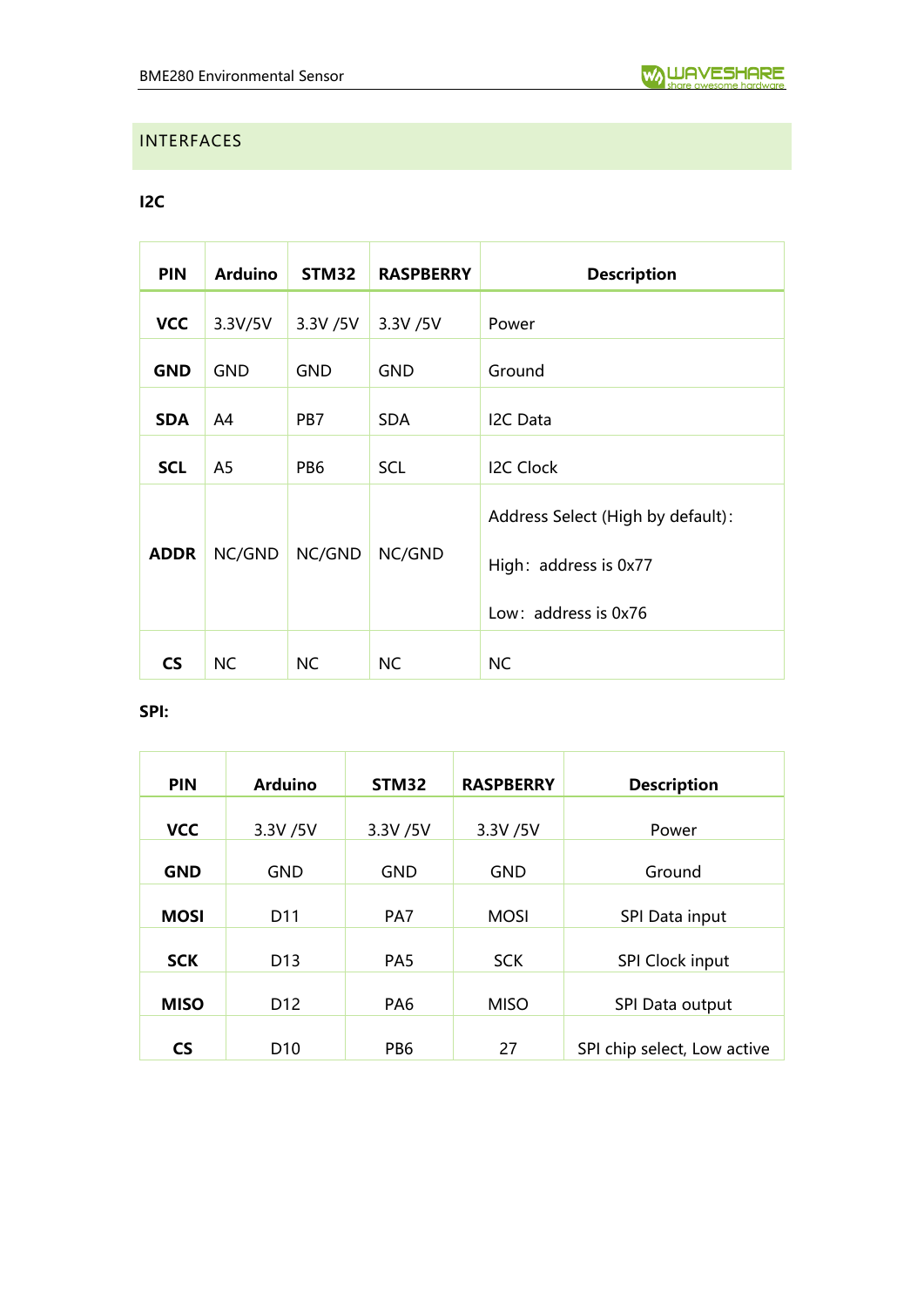# WORKING WITH EXAMPLES

WORKING WITH RASPBERRY PI

#### INSTALL LIBRARIES

To use examples we provide, you need to first install WiringPi library, or it could

be be used normally. About how to install WiringPi library, you can visit the page:

[Libraries installation for RPi](https://www.waveshare.com/wiki/Libraries_Installation_for_RPi) for details.

#### EXAMPLE DOWNLOAD

Visit Our Wiki and find the page of BME280 Environmental Sensor, download the

demo code.

|                              | BME280 Environmental Sensor, Temperature, humidity, atmospheric pressure |
|------------------------------|--------------------------------------------------------------------------|
| More @                       |                                                                          |
| <b>Resources</b>             |                                                                          |
| • User Manual<br>• Schematic |                                                                          |
| Demo Code<br>Datasheets      |                                                                          |

Extract it to get the folders as below:

|    | 此电脑       | BME280-Environmental-Sensor-Demo-Code → |     |    |  |  |  |  |
|----|-----------|-----------------------------------------|-----|----|--|--|--|--|
|    | ∧<br>名称   | 修改日期                                    | 类型  | 大小 |  |  |  |  |
|    | Arduino   | 2018/8/14 15:34                         | 文件夹 |    |  |  |  |  |
| ÷. | Raspberry | 2018/8/14 15:35                         | 文件夹 |    |  |  |  |  |
|    | STM32     | 2018/8/14 15:36                         | 文件夹 |    |  |  |  |  |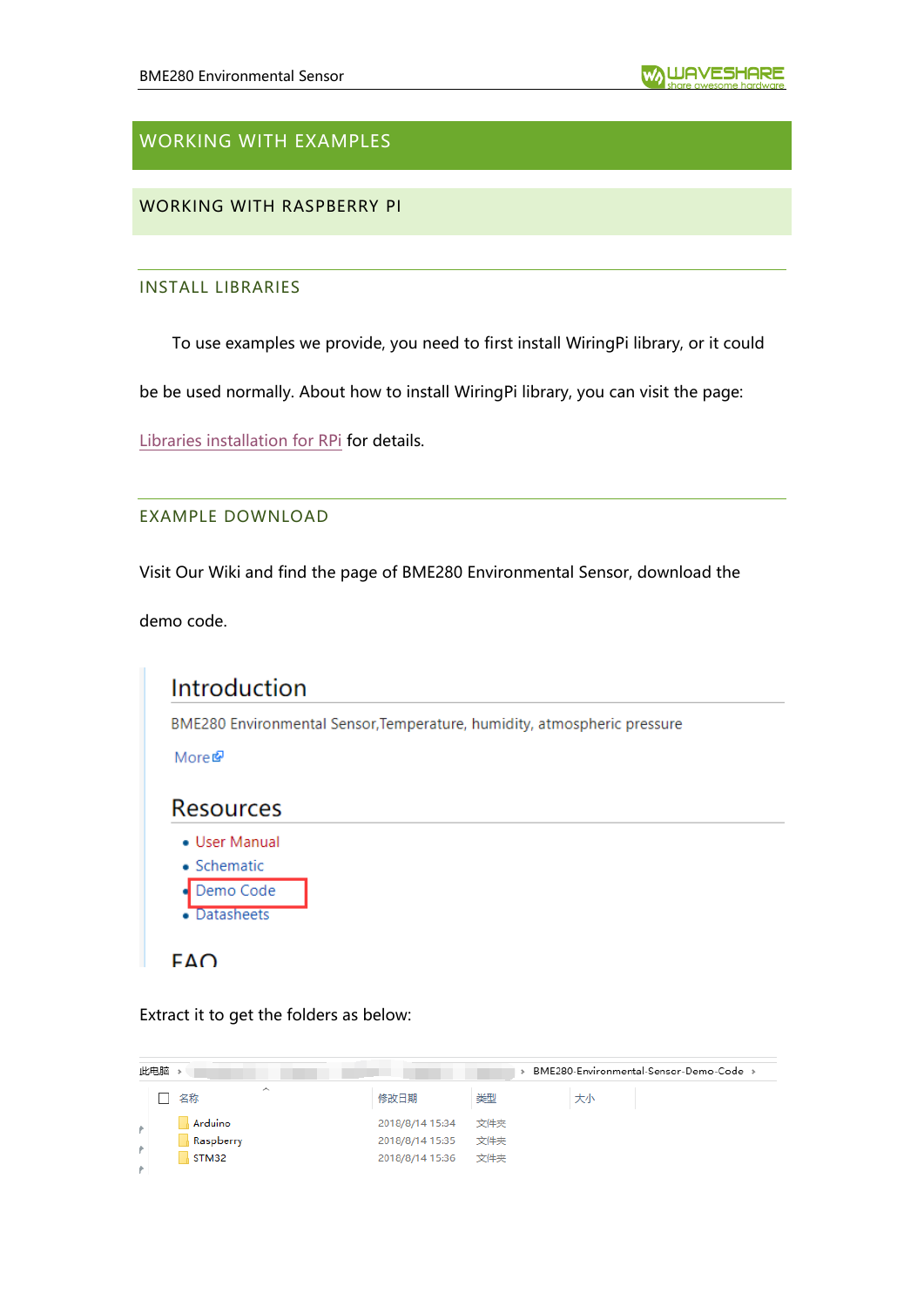Copy Raspberry folder to your Raspberry Pi. You can copy it to the root of the TF card which you use for your Raspberry Pi.

# CONNECTION

1. Enable I2C or SPI interface first, open configuration page with the command:

## **sudo raspi-config**

- 2. Enable the interface separately.
	- For SPI: Choose Interfacing Options-> SPI -> Yes
	- For I2C (default): Choose Interfacing Options->I2C->Yes
- 3. After configuring, reboot your Raspberry Pi

# **sudo reboot**

4. After rebooting, you can check if I2C or SPI module has been enabled with

command (If there are I2C or SPI information printed, modules are started):

#### **lsmod**

| Module               | Size                                                                                                                    | Used by                               |
|----------------------|-------------------------------------------------------------------------------------------------------------------------|---------------------------------------|
|                      | 12051                                                                                                                   | 2                                     |
|                      | 20020                                                                                                                   |                                       |
| btbcm                | 7916                                                                                                                    | 1 hci_uart                            |
| bluetooth            | 365780                                                                                                                  | 22 hci_uart, bnep, btbcm              |
| rtc_ds1307           | 13908                                                                                                                   | ø                                     |
|                      | 10552                                                                                                                   | rtc_ds1307                            |
|                      | 289942                                                                                                                  | 0                                     |
| brcmutil             | 9863                                                                                                                    | brcmfmac                              |
|                      | 20781                                                                                                                   | ø                                     |
| spidev               | 7373                                                                                                                    | ø                                     |
| cfg80211             | 543219                                                                                                                  | 1 brcmfmac                            |
| $rf$ kill            | 20851                                                                                                                   | 4 bluetooth, cfg80211                 |
| snd bcm2835          | 24427                                                                                                                   |                                       |
|                      | 98501                                                                                                                   | snd_bcm2835                           |
|                      | 23968                                                                                                                   | snd_pcm                               |
|                      | 70032                                                                                                                   | 5 snd_timer, snd_bcm2835, snd_pcm     |
|                      | 7167                                                                                                                    | 0                                     |
|                      | 7596                                                                                                                    | 0                                     |
| $bcm2835$ $g$ piomem | 7940                                                                                                                    | Ø                                     |
| w1_gpio              | 4818                                                                                                                    | Ø                                     |
| wire                 | 32619                                                                                                                   | $W1$ gp $10$                          |
|                      | 5889                                                                                                                    | wire                                  |
|                      | bnep<br>hci_uart<br>Ihwmon<br>brcmfmac<br>sg<br>snd_pcm<br>snd_timer<br>Isnd<br>i2c_bcm2835<br>spi_bcm2835<br><b>cn</b> | pi@raspberrypi: <sup>~</sup> \$ lsmod |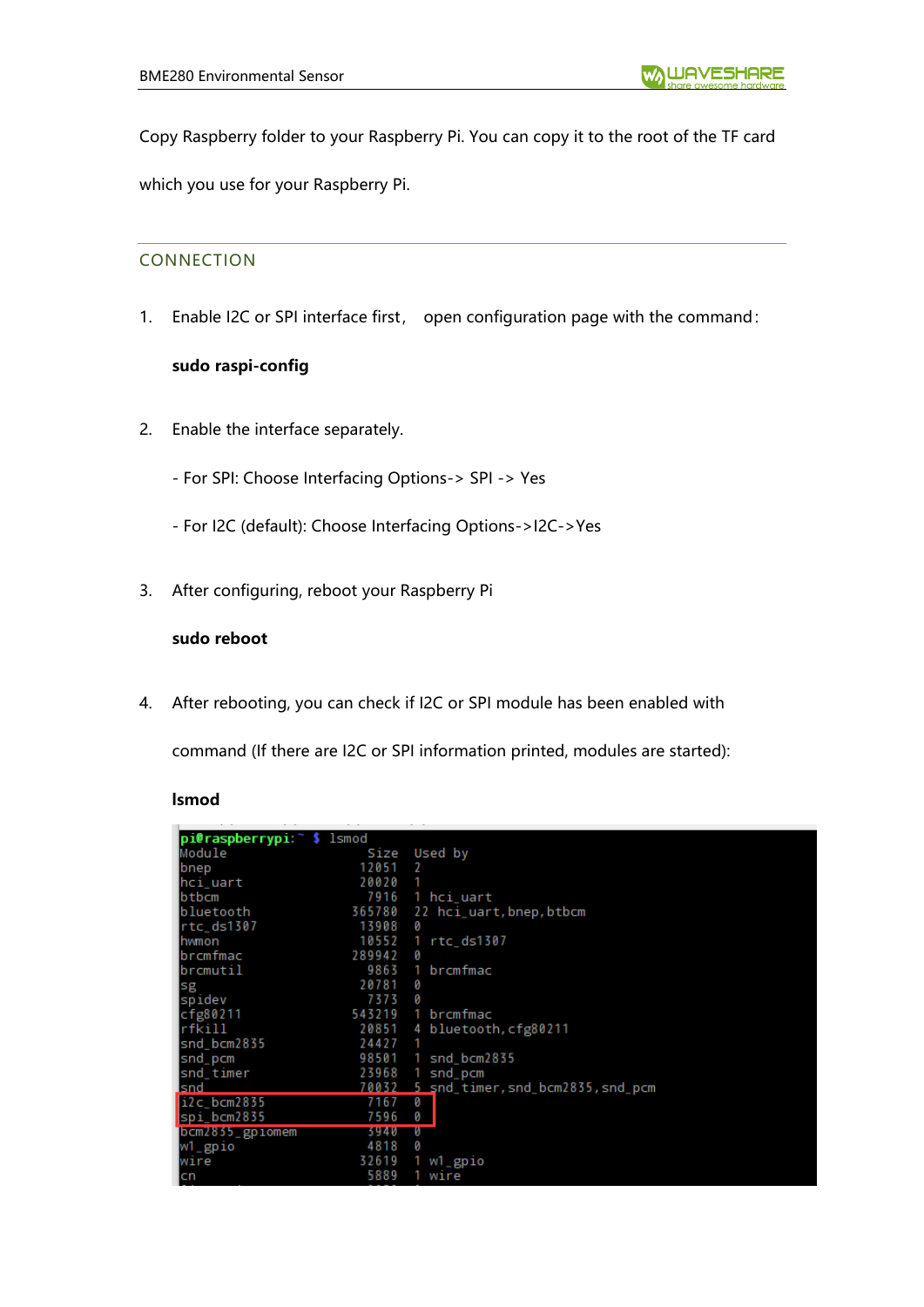- 5. Connet BME280 Environmental Sensor (called BME280) to your Raspberry Pi according to the [I2C table a](#page-1-0)bove.
- 6. The address of I2C device is 0x77 by default. If you want to change it to 0x76, yu can connect ADDR to GND.
- 7. Install I2C-tools tool, for I2C devices detecting

## **sudo apt-get install i2c-tools**

8. You can query I2C devices with command:

## **i2cdetect -y 1**

|     |                                          |  |  |  |  |  |  |  | pi@raspberrypi:~/Raspberry/BME280-Environmental-Sensor-Demo-Code \$ i2cdetect -y 1 |  |  |  |
|-----|------------------------------------------|--|--|--|--|--|--|--|------------------------------------------------------------------------------------|--|--|--|
|     | 0 1 2 3 4 5 6 7 8 9 a b c d e f          |  |  |  |  |  |  |  |                                                                                    |  |  |  |
| 00: |                                          |  |  |  |  |  |  |  |                                                                                    |  |  |  |
|     |                                          |  |  |  |  |  |  |  |                                                                                    |  |  |  |
|     |                                          |  |  |  |  |  |  |  |                                                                                    |  |  |  |
|     |                                          |  |  |  |  |  |  |  |                                                                                    |  |  |  |
|     |                                          |  |  |  |  |  |  |  |                                                                                    |  |  |  |
|     |                                          |  |  |  |  |  |  |  |                                                                                    |  |  |  |
|     |                                          |  |  |  |  |  |  |  |                                                                                    |  |  |  |
|     | 70: -- -- -- -- -- -- -- <mark>77</mark> |  |  |  |  |  |  |  |                                                                                    |  |  |  |
|     |                                          |  |  |  |  |  |  |  | pi@raspberrypi: "/Raspberry/BME280-Environmental-Sensor-Demo-Code \$               |  |  |  |

If there is 77 printed (76 if you change the address), it means that BME280 has

connected to Raspberry Pi normally.

|     |                                          |  |  |  |  |  |  |  | pi@raspberrypi: /Raspberry/BME280-Environmental-Sensor-Demo-Code \$ i2cdetect -y 1 |  |  |  |  |  |
|-----|------------------------------------------|--|--|--|--|--|--|--|------------------------------------------------------------------------------------|--|--|--|--|--|
|     | 0 1 2 3 4 5 6 7 8 9 a b c d e f          |  |  |  |  |  |  |  |                                                                                    |  |  |  |  |  |
| 00: |                                          |  |  |  |  |  |  |  |                                                                                    |  |  |  |  |  |
|     |                                          |  |  |  |  |  |  |  |                                                                                    |  |  |  |  |  |
|     |                                          |  |  |  |  |  |  |  |                                                                                    |  |  |  |  |  |
|     |                                          |  |  |  |  |  |  |  |                                                                                    |  |  |  |  |  |
|     |                                          |  |  |  |  |  |  |  |                                                                                    |  |  |  |  |  |
|     |                                          |  |  |  |  |  |  |  |                                                                                    |  |  |  |  |  |
|     |                                          |  |  |  |  |  |  |  |                                                                                    |  |  |  |  |  |
|     | 70: -- -- -- -- -- -- <mark>76</mark> -- |  |  |  |  |  |  |  |                                                                                    |  |  |  |  |  |
|     |                                          |  |  |  |  |  |  |  | pi@raspberrypi:~/Raspberry/BME280-Environmental-Sensor-Demo-Code \$ 1              |  |  |  |  |  |

Note: Please make sure that there are not other I2C devices which has the same

address as BME280. For SPI connection, you can refer to the [SPI table](#page-1-0) above.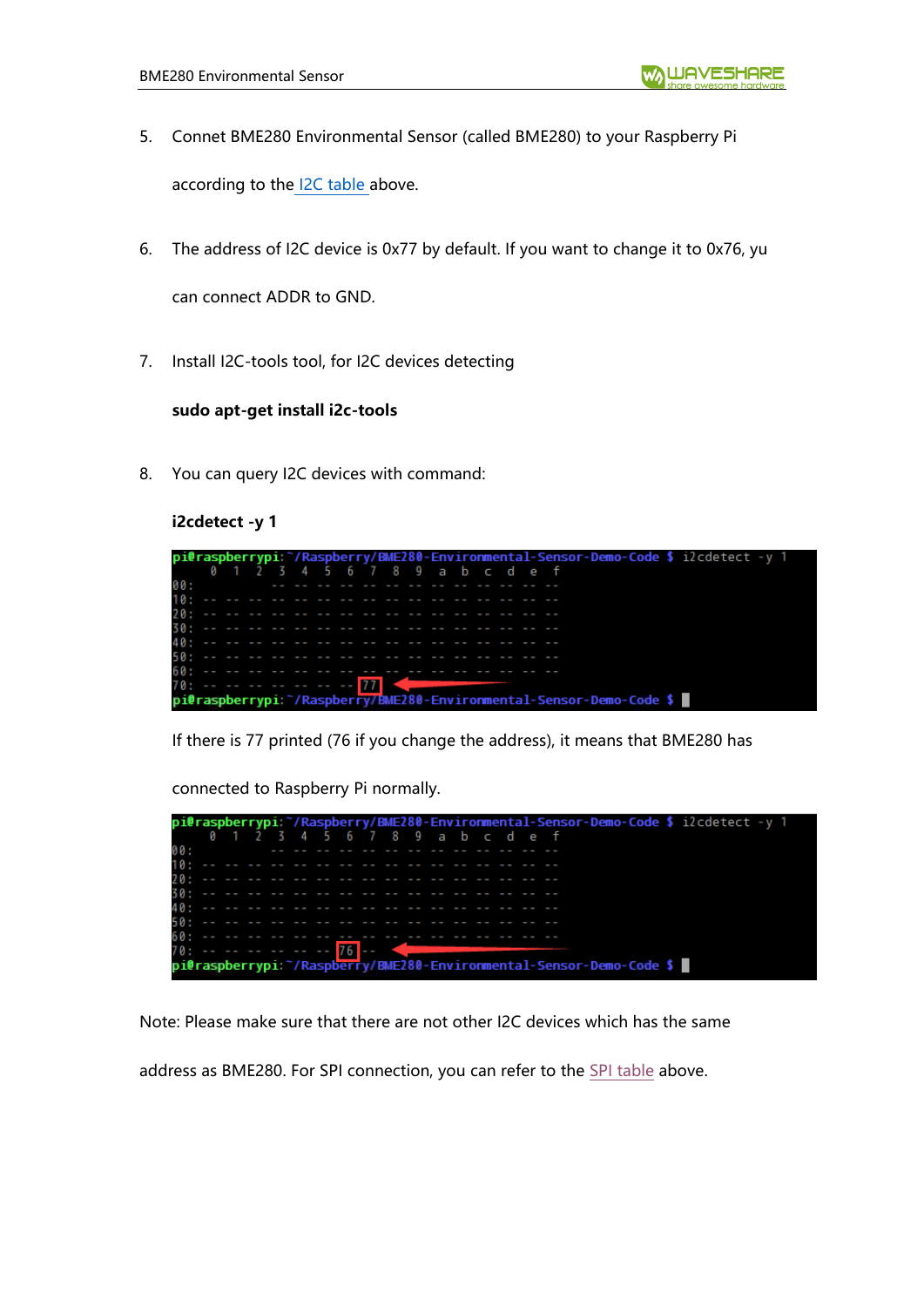#### RUNNING DEMO CODE

- 1. Connecting BME280 as above
- 2. Enter directory of BME280-Environmental-Sensor-Demo-Code (which is included

in the folder we copied before):

#### **cd BME280-Environmental-Sensor-Demo-Code**

3. Open and edit file main.c

#### **vim main.c**

- If you use I2C connection which is default setting, you should set the USEIIC

define to 1:



Then check the address of I2C device on the code, the address used on code

should be same as the one we detected before:

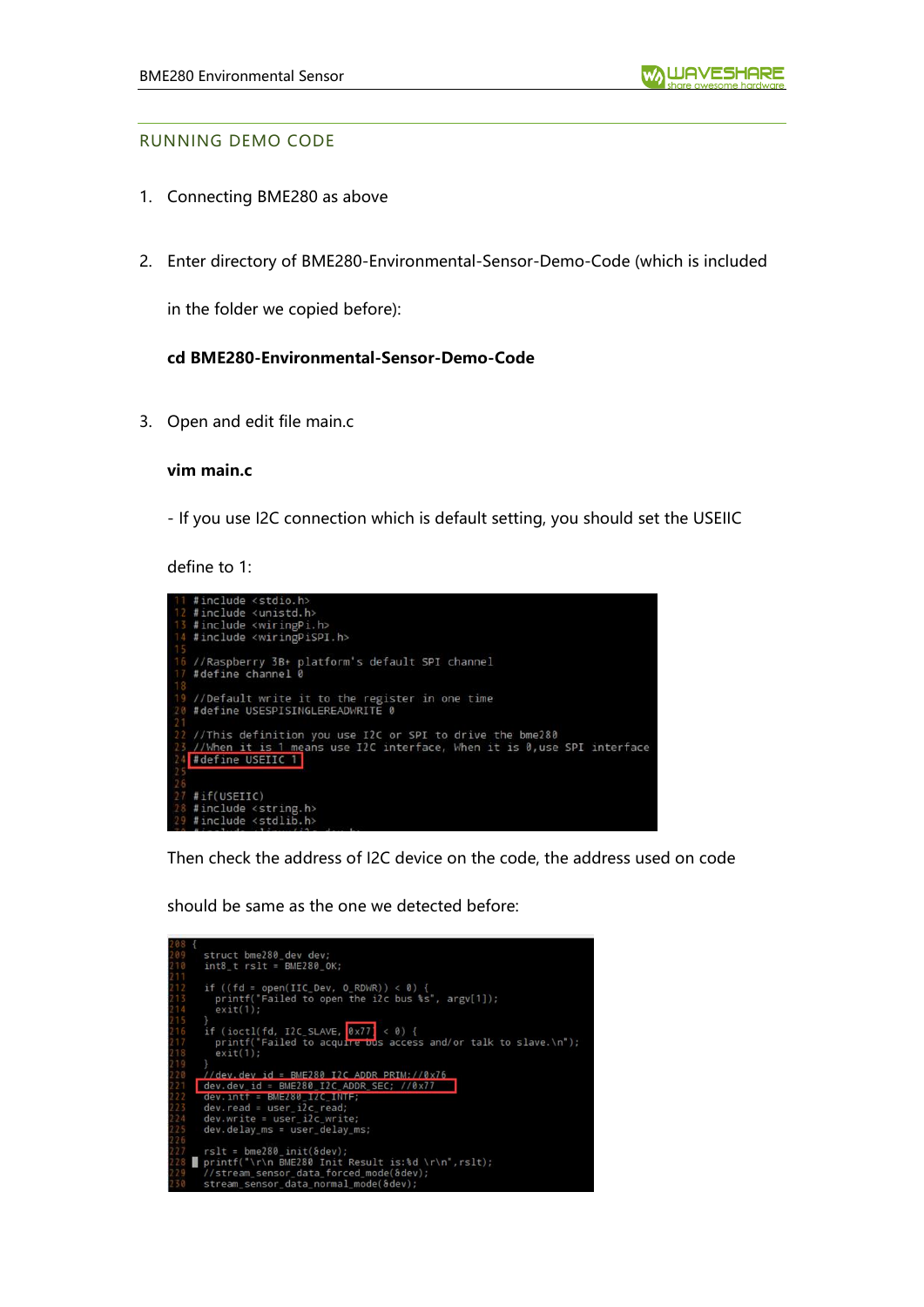- If you use SPI connection. You should change the USEIIC define to 0 on main.c:



4. Save and exit. Then re-compile the demo code:

#### **sudo make clean**

#### **sudo make**

5. Running the demo code:

#### **sudo ./bme280**

|                         |                     | pi@raspberrypi: "/Raspberry/BME280-Environmental-Sensor-Demo-Code \$./bme280 |  |
|-------------------------|---------------------|------------------------------------------------------------------------------|--|
| BME280 Init Result is:0 |                     |                                                                              |  |
| Temperature             | Pressure            | Humidity                                                                     |  |
| temperature: 30.03*C    | pressure: 993.79hPa | humidity:52.92%                                                              |  |
| temperature: 30.03*C    | pressure: 993.79hPa | humidity:52.90%                                                              |  |
| temperature: 30.03*C    | pressure: 993.79hPa | humidity:52.90%                                                              |  |
| temperature: 30.03*C    | pressure: 993.79hPa | humidity:52.88%                                                              |  |
| temperature: 30.03*C    | pressure: 993.79hPa | humidity:52.86%                                                              |  |
| temperature: 30.03*C    | pressure: 993.80hPa | humidity:52.85%                                                              |  |
| temperature: 30.03*C    | pressure: 993.80hPa | humidity:52.85%                                                              |  |
| temperature: 30.03*C    | pressure: 993.79hPa | humidity:52.86%                                                              |  |
| temperature: 30.02*C    | pressure: 993.80hPa | humidity:52.83%                                                              |  |
| temperature: 30.02*C    | pressure: 993.80hPa | humidity:52.83%                                                              |  |
| temperature: 30.02*C    | pressure: 993.80hPa | humidity:53.34%                                                              |  |
| temperature: 30.02*C    | pressure: 993.80hPa | humidity:52.83%                                                              |  |
| temperature: 30.02*C    | pressure: 993.80hPa | humidity:52.85%                                                              |  |
| temperature: 30.02*C    | pressure: 993.80hPa | humidity:52.85%                                                              |  |
| temperature: 30.02*C    | pressure: 993.80hPa | humidity:52.84%                                                              |  |
| temperature: 30.02*C    | pressure: 993.80hPa | humidity:52.85%                                                              |  |
| temperature: 30.02*C    | pressure: 993.80hPa | humidity:52.86%                                                              |  |
| temperature: 30.02*C    | pressure: 993.80hPa | humidity:52.86%                                                              |  |
| temperature: 30.02*C    | pressure: 993.80hPa | humidity:52.87%                                                              |  |
| temperature: 30.02*C    | pressure: 993.80hPa | humidity:52.90%                                                              |  |
| temperature: 30.02*C    | pressure: 993.80hPa | humidity:52.90%                                                              |  |
| temperature: 30.02*C    | pressure:993.80hPa  | humidity:52.90%                                                              |  |

Note: if there are not any data outputted after running the demo code or get wrong

data, please check the hardware connection and address used.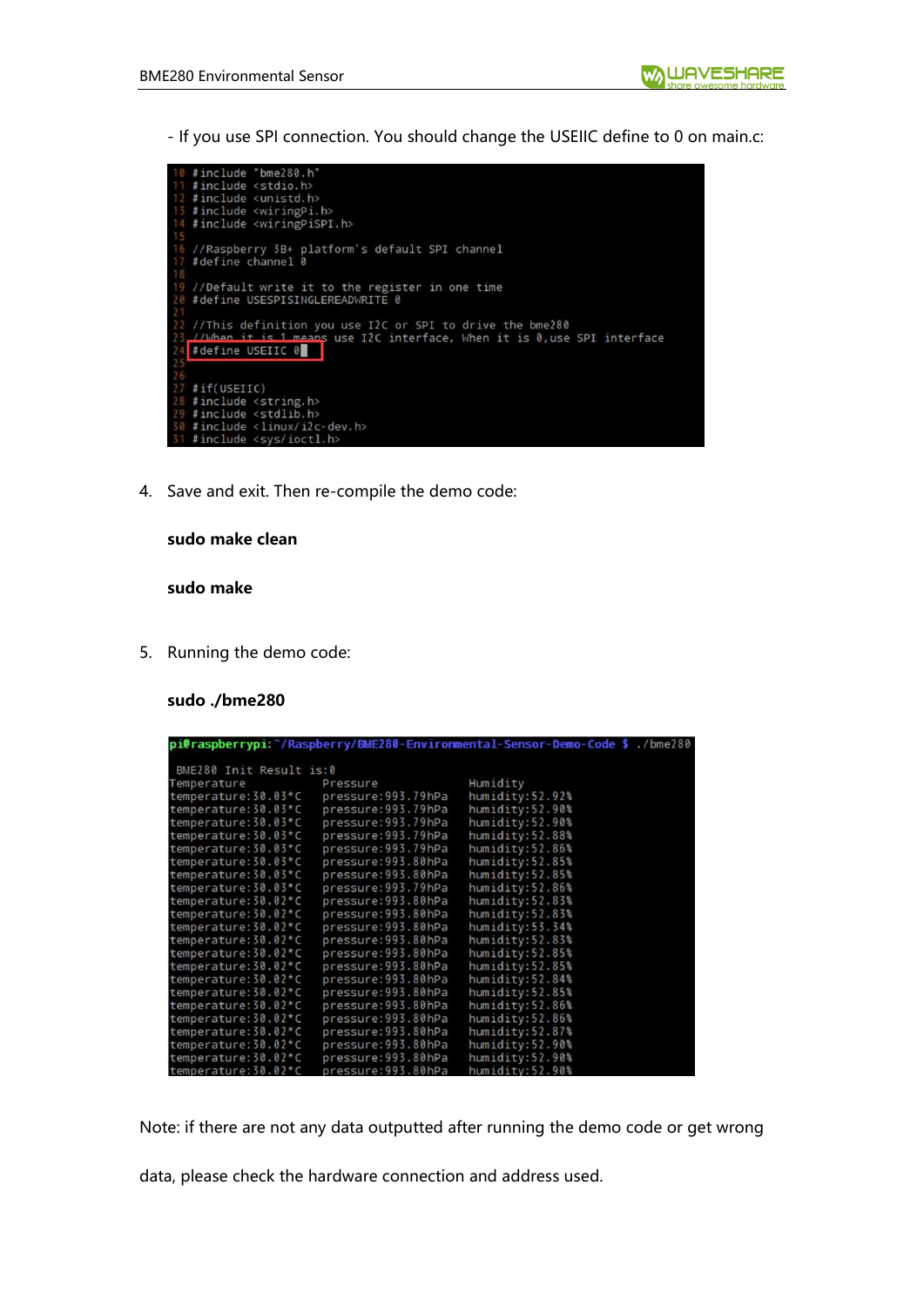## WORKING WITH ARDUINO

- 1. Open Arduino folder (from the one we download), Copy folder BME280-Arduino-Library to Libraries directory of IDE, which locates on installation directory of Arduino IDE.
- 2. Open Arduino IDE, Choose File->Examples-> BME280\_Libreay->bme280test to

open the demo code.

- 3. Connect BME280 to Arduino according to [Interfaces](#page-1-0)
	- By default, communication interface is I2C with device address 0x77

- If you want to use SPI interface, you need to change USEIIC to 0 on demo code



4. If you want to change the device address to 0x76, you could connect ADDR to

ND, and change the BME280\_ADDRES value on Adafruit.h of demo code:

| I2C ADDRESS/BITS       |        |
|------------------------|--------|
| #define BME280 ADDRESS | (0x76) |
|                        |        |
| <b>REGISTERS</b>       |        |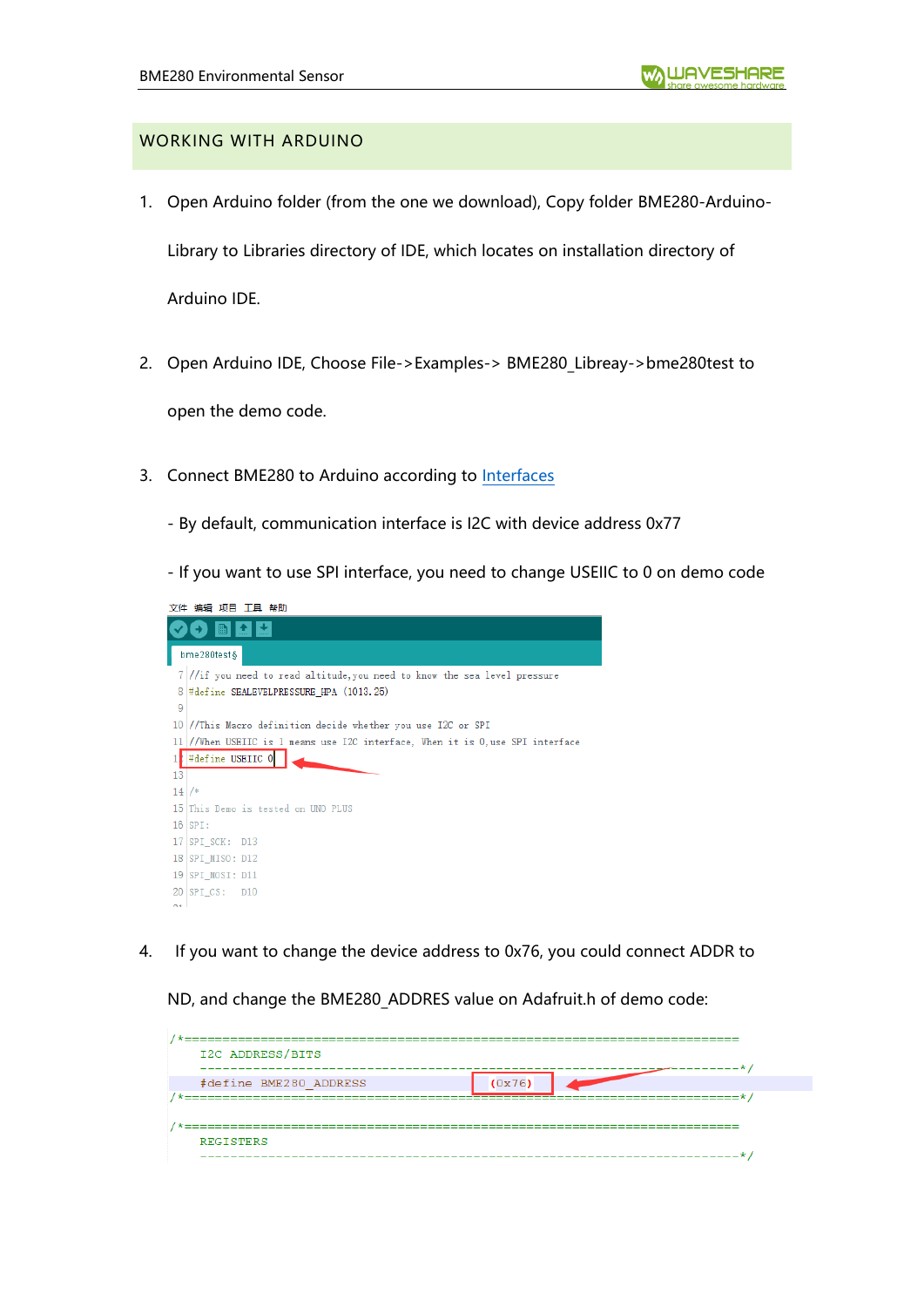5. If you want to get correct altitude data, you should first measure the atmosphere

pressure of local sea level and then change the define of SEALEVELPRESSURE\_HPA



6. Then compile and download to your Arduino board.

| @ COM3                |                      |                 |                  |              | ×  |
|-----------------------|----------------------|-----------------|------------------|--------------|----|
|                       |                      |                 |                  |              | 发送 |
| Init Success          |                      |                 |                  |              |    |
| Temperature           | Pressure             | Humidity        |                  |              |    |
| temperature: 29. 38*C | pressure:993.73hPa   | humidity:50.72% | altitude:163.81m |              |    |
| temperature: 29.39*C  | pressure:993.62hPa   | humidity:50.73% | altitude:164.71m |              |    |
| temperature: 29. 39*C | pressure:993.62hPa   | humidity:50.73% | altitude:164.71m |              |    |
| temperature: 29.41*C  | pressure:993.59hPa   | humidity:50.72% | altitude:165.00m |              |    |
| temperature: 29.42*C  | pressure:993.67hPa   | humidity:50.70% | altitude:164.33m |              |    |
| temperature: 29. 42*C | pressure:993.67hPa   | humidity:50.71% | altitude:164.46m |              |    |
| temperature: 29.43*C  | pressure: 993. 65hPa | humidity:50.71% | altitude:164.46m |              |    |
| temperature: 29.44*C  | pressure:993.63hPa   | humidity:50.69% | altitude:164.63m |              |    |
| temperature: 29. 45*C | pressure:993.66hPa   | humidity:50.69% | altitude:164.41m |              |    |
| temperature: 29. 45*C | pressure:993.66hPa   | humidity:50.69% | altitude:164.41m |              |    |
| temperature: 29. 46*C | pressure: 993.60hPa  | humidity:50.67% | altitude:164.88m |              |    |
| temperature: 29. 46*C | pressure:993.63hPa   | humidity:50.68% | altitude:164.65m |              |    |
| temperature: 29. 46*C | pressure:993.63hPa   | humidity:50.68% | altitude:164.65m |              |    |
| temperature: 29. 46*C | pressure:993.69hPa   | humidity:50.67% | altitude:164.16m |              |    |
| □自动滚屏                 | 没有结束符                | 115200 波特率      |                  | Clear output |    |

7. Open Serial monitor and set the baud rate to 11520

Note: if there are not any data outputted after running the demo code or get wrong

data, please check the hardware connection and address used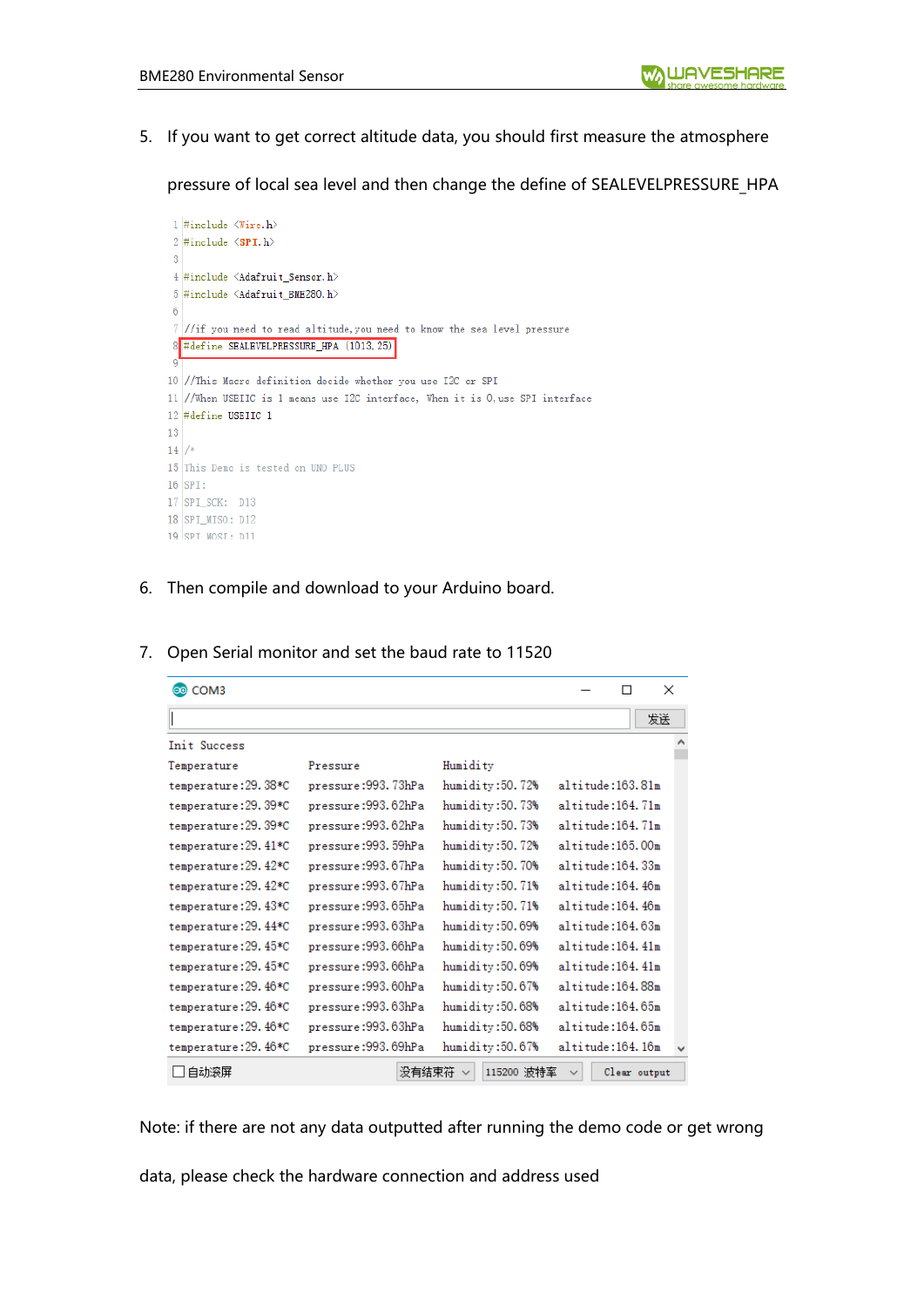## WORKIGN WITH STM32

- 1. Open STM32 project which is under STM32 directory.
- 2. Connect BME280 to STM32 board according to [Interfaces](#page-1-0)
- 3. Default interface is I2C with device address 0x77. If you change to SPI, you need to

change the USEIIR define to 0 of main.c:



- If you want to use I2C and change its address, you can connect ADDR to GND

and discommend statement dev.dev id = BME280 I2C ADDR SEC:



4. Compile and download the demo code to STM32 board, the examples we provide is based on STM32F103RBT6, Use UART2 to print sensor data. You can connect

UART to PC by TTL to UART module, then open Serial assistance software on PC,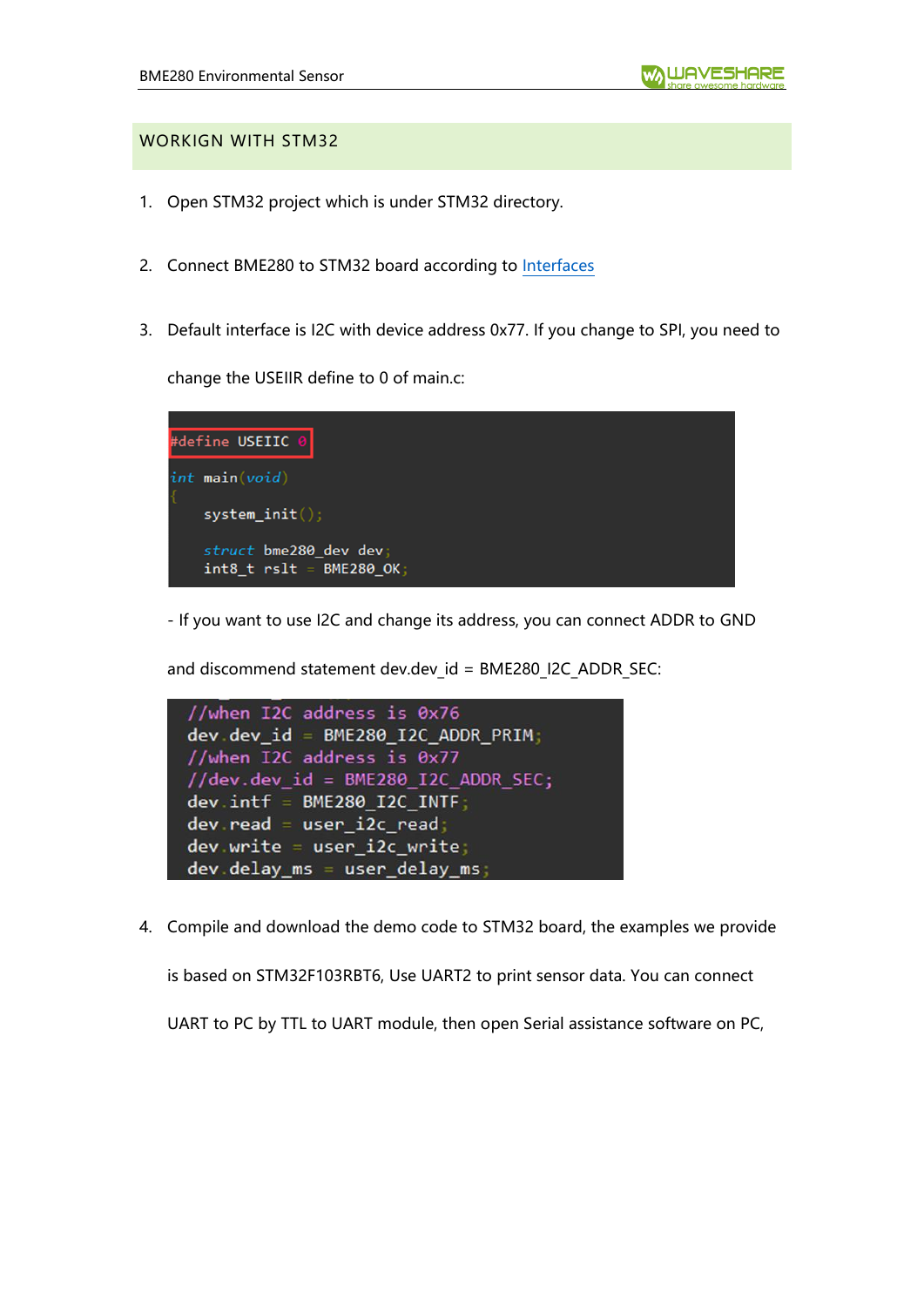default 115200 8N1:

| temperature: 29, 71*C                          | pressure:993.91hPa                           | humidity: 52.74%                    | $\hat{\phantom{1}}$ | 串口选择             |              |              |
|------------------------------------------------|----------------------------------------------|-------------------------------------|---------------------|------------------|--------------|--------------|
| temperature: 29.70*C                           | pressure: 993, 88hPa                         | humidity: 53.46%                    |                     |                  |              |              |
| temperature: 29, 70*C                          | pressure: 993, 88hPa                         | humidity:53.46%                     |                     | COM4: USB-SERIAL |              | $\checkmark$ |
| temperature: 29.70*C                           | pressure: 993, 87hPa                         | humidity:53.46%                     |                     |                  |              |              |
| temperature: 29.70*C                           | pressure: 993. 87hPa                         | humidity:53.48%                     |                     |                  |              |              |
| temperature: 29.70*C                           | pressure: 993, 88hPa                         | humidity:53.48%                     |                     | 波特率              | 115200       | $\checkmark$ |
| temperature: 29.70*C                           | pressure:993.88hPa                           | humidity:53.48%                     |                     |                  |              |              |
| temperature: 29.70*C                           | pressure:993.88hPa                           | humidity:53.48%                     |                     | 停止位              | $\mathbf{1}$ | $\checkmark$ |
| temperature: 29.70*C                           | pressure: 993, 87hPa                         | humidity: 53.49%                    |                     |                  |              |              |
| temperature: 29, 70*C                          | pressure:993.87hPa                           | humidity: 53.49%                    |                     |                  |              |              |
| temperature: 29.70*C                           | pressure: 993, 88hPa                         | humidity: 53.49%                    |                     | 数据位              | 8            | $\checkmark$ |
| temperature: 29.70*C                           | pressure: 993, 88hPa                         | humidity: 53.49%                    |                     |                  |              |              |
| temperature: 29.70*C                           | pressure: 993, 87hPa                         | humidity:53.48%                     |                     |                  |              |              |
| temperature: 29, 70*C                          | pressure: 993, 87hPa                         | humidity:53.47%                     |                     | 奇偶校验             | 无            | $\checkmark$ |
| temperature: 29.70*C                           | pressure: 993. 88hPa<br>pressure: 993, 88hPa | humidity: 53.46%                    |                     |                  |              |              |
| temperature: 29.70*C                           | pressure: 993, 88hPa                         | humidity: 53.45%<br>humidity:53.45% |                     | 串口操作             | ● 关闭串口       |              |
| temperature: 29.70*C                           | pressure: 993, 88hPa                         | humidity: 53.44%                    |                     |                  |              |              |
| temperature: 29, 70*C                          | pressure: 993, 88hPa                         | humidity: 53.42%                    |                     |                  |              |              |
| temperature: 29, 70*C<br>temperature: 29.70*C  | pressure: 993. 88hPa                         | humidity:53.41%                     |                     |                  |              |              |
| temperature: 29.70*C                           | pressure:993.88hPa                           | humidity:53.41%                     |                     | 保存窗口             | 清除接收         |              |
| temperature: 29.70*C                           | pressure:993.88hPa                           | humidity: 53.41%                    |                     |                  |              |              |
|                                                | pressure: 993. 87hPa                         | humidity: 53.40%                    |                     | □ 16进制显示□ 白底黑字   |              |              |
| temperature: 29.70*C                           | pressure:993.87hPa                           | humidity:53.37%                     |                     |                  |              |              |
| temperature: 29, 70*C<br>temperature: 29, 70*C | pressure: 993, 88hPa                         | humidity:53.35%                     |                     | $\Box$ RTS       | $\Box$ dtr   |              |
|                                                |                                              |                                     |                     |                  | 时间戳(以换行回车断帧) |              |
|                                                |                                              |                                     | $\checkmark$        |                  |              |              |
|                                                |                                              |                                     |                     |                  |              |              |

Note: if there are not any data outputted after running the demo code or get wrong

data, please check the hardware connection and address used.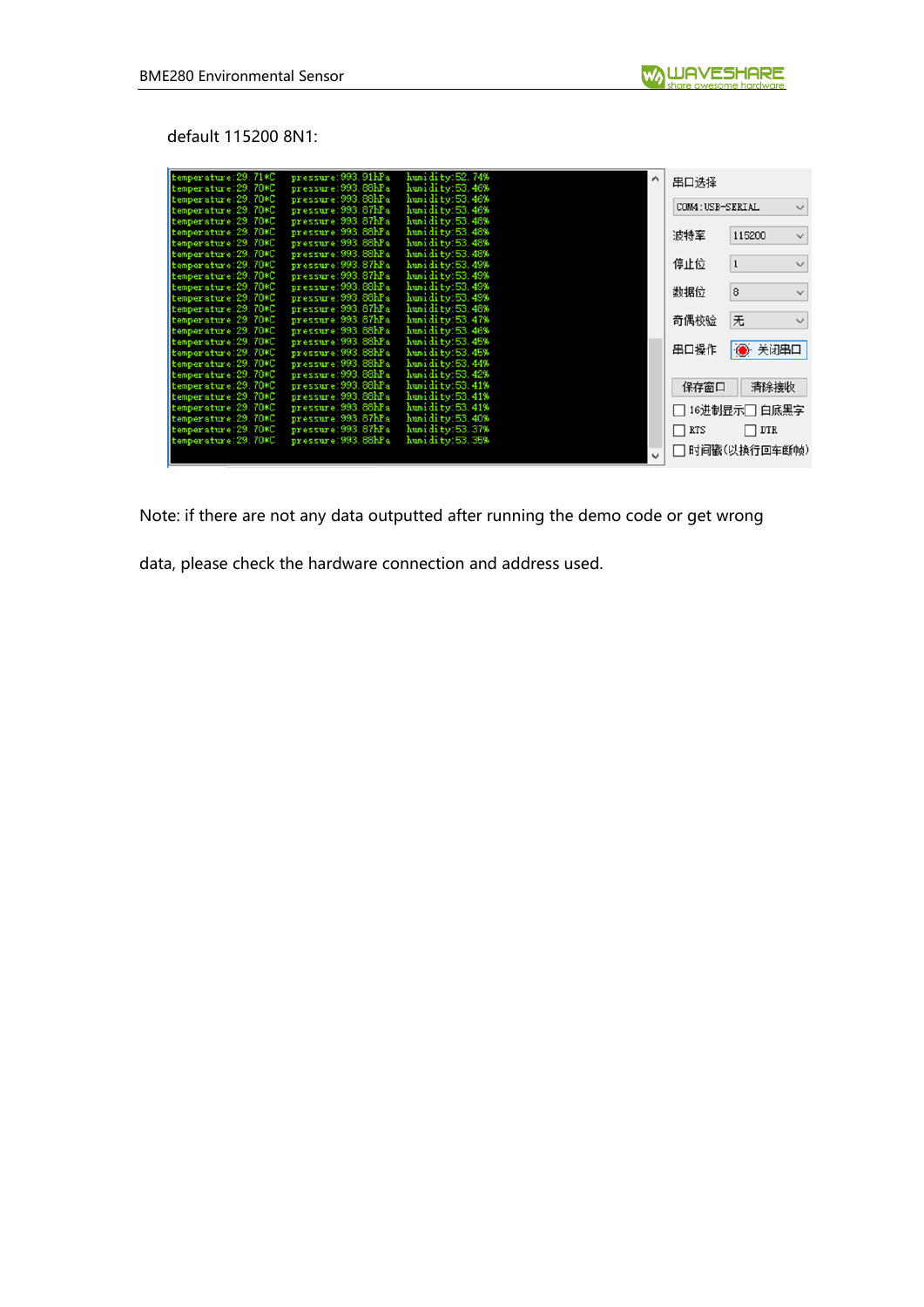# CODE ANALYSIS

Libraries used In demo code is official library Bosch Sensortec:

[https://github.com/BoschSensortec/BME280\\_driver](https://github.com/BoschSensortec/BME280_driver)

For SPI, its initial code:

```
struct bme280_dev dev;
int8_t rslt = BME280_OK;
/* Sensor 0 interface over SPI with native chip select line */dev.dev_id = 0;dev.intf = BME280_SPI_INTF;
dev.read = user_spi_read;
dev.write = user_spi_write;
dev.delay_ms = user_delay_ms;
rslt = bme280 init(&dev);
For I2C, its initial code:
struct bme280_dev dev;
int8_t rslt = BME280_OK;
dev.dev_id = BME280_I2C_ADDR_PRIM;
dev.intf = BME280_I2C_INTF;
dev.read = user_i2c_read;
dev.write = user_i2c_write;
dev.delay_ms = user_delay_ms;
```
rslt = bme280\_init(&dev);

bme280 dev is BME280 device structure provided by official library, could be used to

initialize and obtain data. For different platform we should realize the functions below:

```
user_i2c_read()
user_i2c_write()
user spi read()
user_spi_write()
user delay ms()
```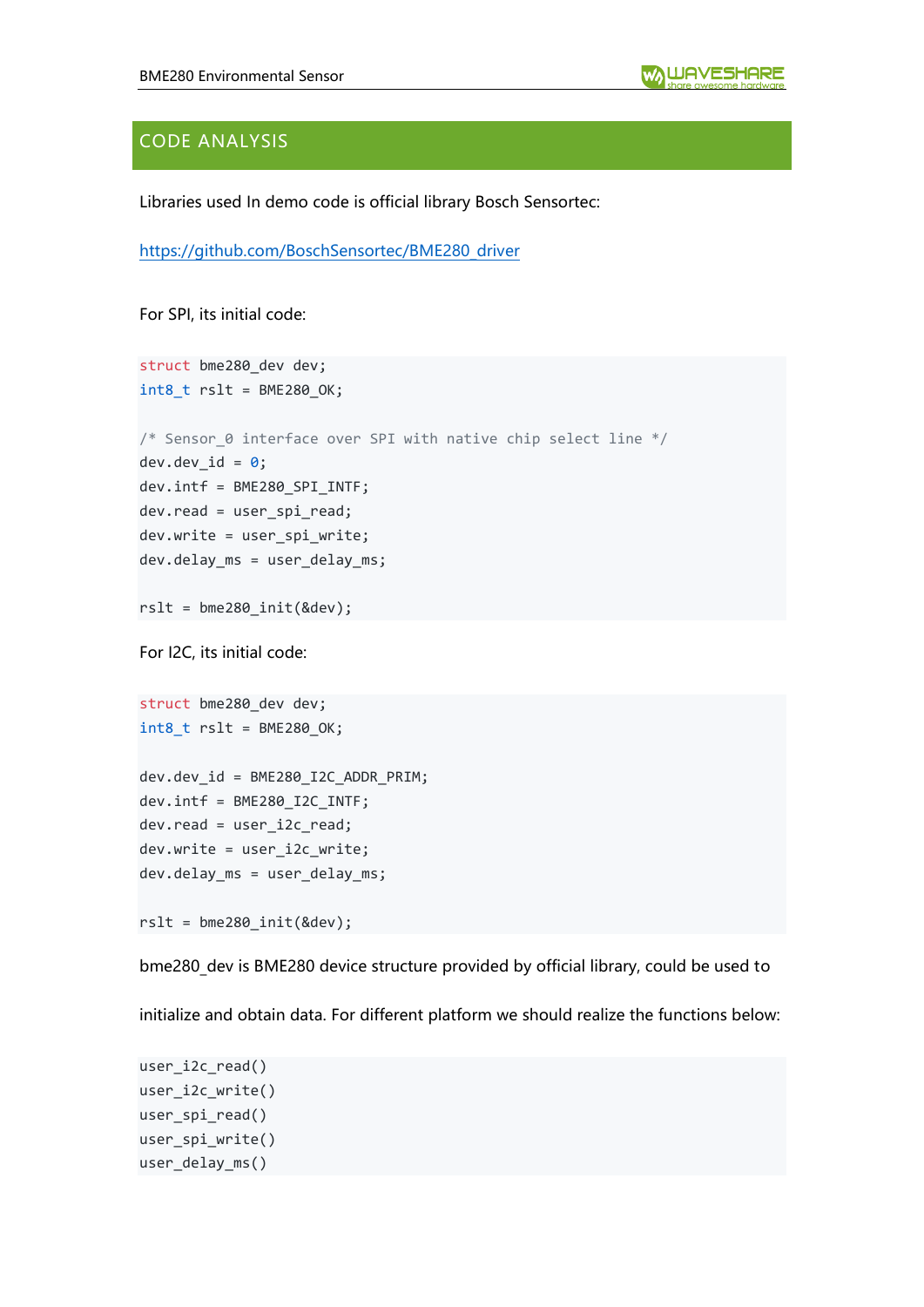And then transfer function pointers of these functions to bem280 dev structure.

The function to read BME280 data is:

```
int8 t stream sensor data_forced_mode(struct bme280_dev *dev)
int8_t stream_sensor_data_normal_mode(struct bme280_dev *dev)
```
Print function:

void print sensor data(struct bme280 data \*comp data)

The read/write function of I2C and SPI:

```
void user_delay_ms(uint32_t period)
{
    /*
     * Return control or wait,
     * for a period amount of milliseconds
     */
}
int8 t user spi read(uint8 t dev id, uint8 t reg_addr, uint8 t *reg_data,
uint16 t len)
{
   int8_t rslt = 0; /* Return 0 for Success, non-zero for failure */
    /*
     * The parameter dev_id can be used as a variable to select which Chip 
Select pin has
     * to be set low to activate the relevant device on the SPI bus
     */
    /*
     * Data on the bus should be like
     * |----------------+---------------------+-------------|
     * | MOSI | MISO | Chip Select |
     * |----------------+---------------------|-------------|
    * | (don't care) | (don't care) | HIGH
    * | (reg addr) | (don't care) | LOW
    * | (don't care) | (reg_data[0]) | LOW |
    * ( \ldots ) ( \ldots ) | ( \ldots ) | | LOW* | (don't care) | (reg_data[len - 1]) | LOW
    * | (don't care) | (don't care) | HIGH
```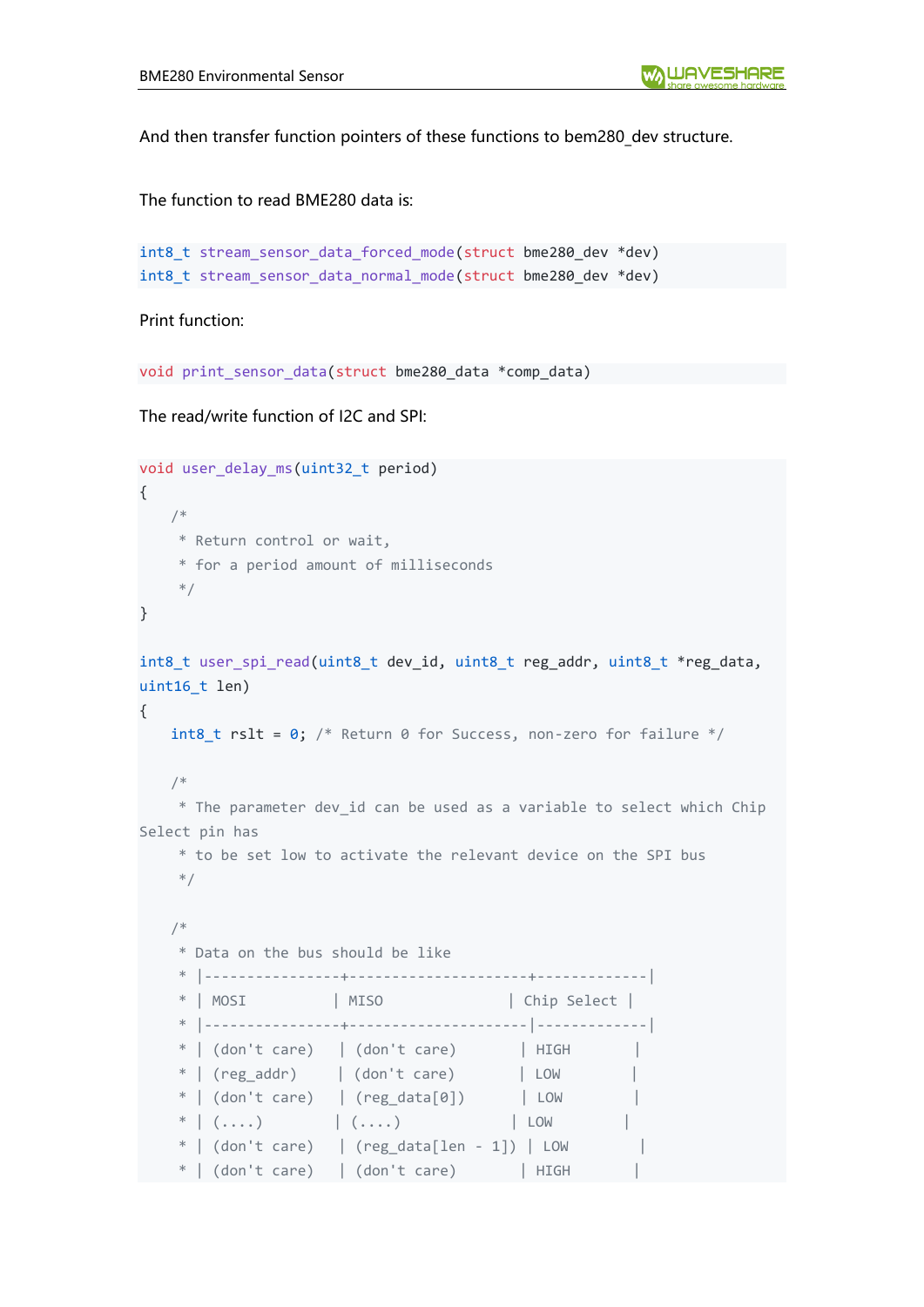```
 * |----------------+---------------------|-------------|
    */
   return rslt;
}
int8 t user spi write(uint8 t dev id, uint8 t reg addr, uint8 t *reg data,
uint16_t len)
{
   int8 t rslt = 0; /* Return 0 for Success, non-zero for failure */
    /*
    * The parameter dev_id can be used as a variable to select which Chip 
Select pin has
     * to be set low to activate the relevant device on the SPI bus
     */
    /*
     * Data on the bus should be like
     * |---------------------+--------------+-------------|
     * | MOSI | MISO | Chip Select |
     * |---------------------+--------------|-------------|
    * | (don't care) | (don't care) | HIGH |* | (reg_addr) | (don't care) | LOW |
     * | (reg_data[0]) | (don't care) | LOW |
    * | (....) | (....) | LOW |
    * | (reg data[len - 1]) | (don't care) | LOW |
    * | (don't care) | (don't care) | HIGH |
     * |---------------------+--------------|-------------|
     */
   return rslt;
}
int8_t user_i2c_read(uint8_t dev_id, uint8_t reg_addr, uint8_t *reg_data, 
uint16 t len)
{
   int8 t rslt = 0; /* Return 0 for Success, non-zero for failure */
    /*
    * The parameter dev_id can be used as a variable to store the I2C 
address of the device
   */
```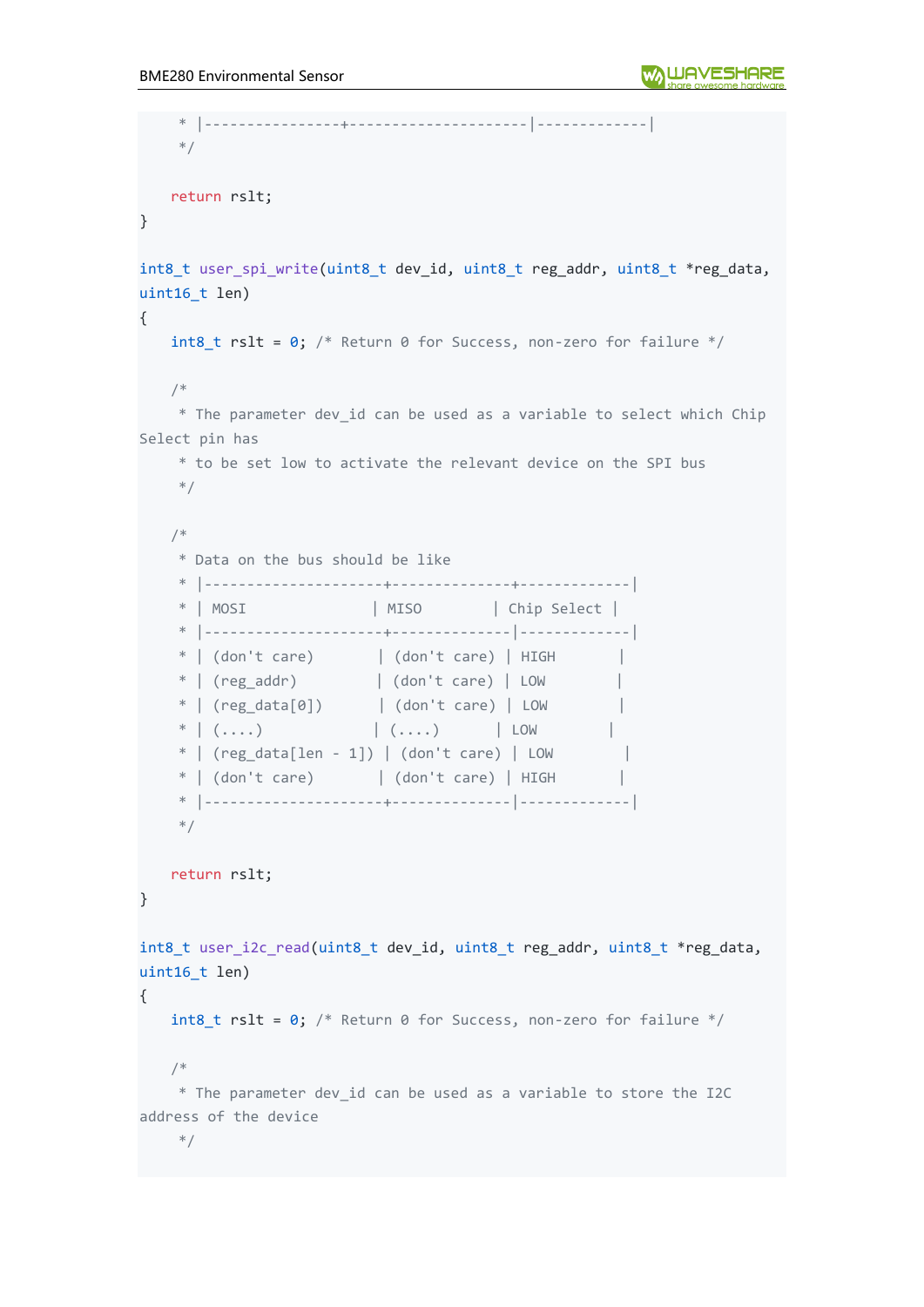```
 /*
    * Data on the bus should be like
    * |------------+---------------------|
   * | I2C action | Data | * |------------+---------------------|
    * | Start | - |
   * | Write | (reg_addr) |
   * | Stop | -<br>* | Start | - | | | |
 * | Start | - |
* | Read | (reg_data[0]) |* | Read | (....) |
   * | Read | (reg_data[len - 1]) |
    * | Stop | - |
    * |------------+---------------------|
    */
   return rslt;
}
int8_t user_i2c_write(uint8_t dev_id, uint8_t reg_addr, uint8_t *reg_data, 
uint16 t len)
{
   int8 t rslt = 0; /* Return 0 for Success, non-zero for failure */
    /*
    * The parameter dev_id can be used as a variable to store the I2C 
address of the device
    */
    /*
    * Data on the bus should be like
    * |------------+---------------------|
   * | I2C action | Data | * |------------+---------------------|
    * | Start | - |
   * | Write | (reg_addr) |* | Write | (reg\_data[0]) |* | Write | (\ldots) |
* | Write \qquad | (reg_data[len - 1]) |
 * | Stop | - |
    * |------------+---------------------|
    */
    return rslt;
}
```